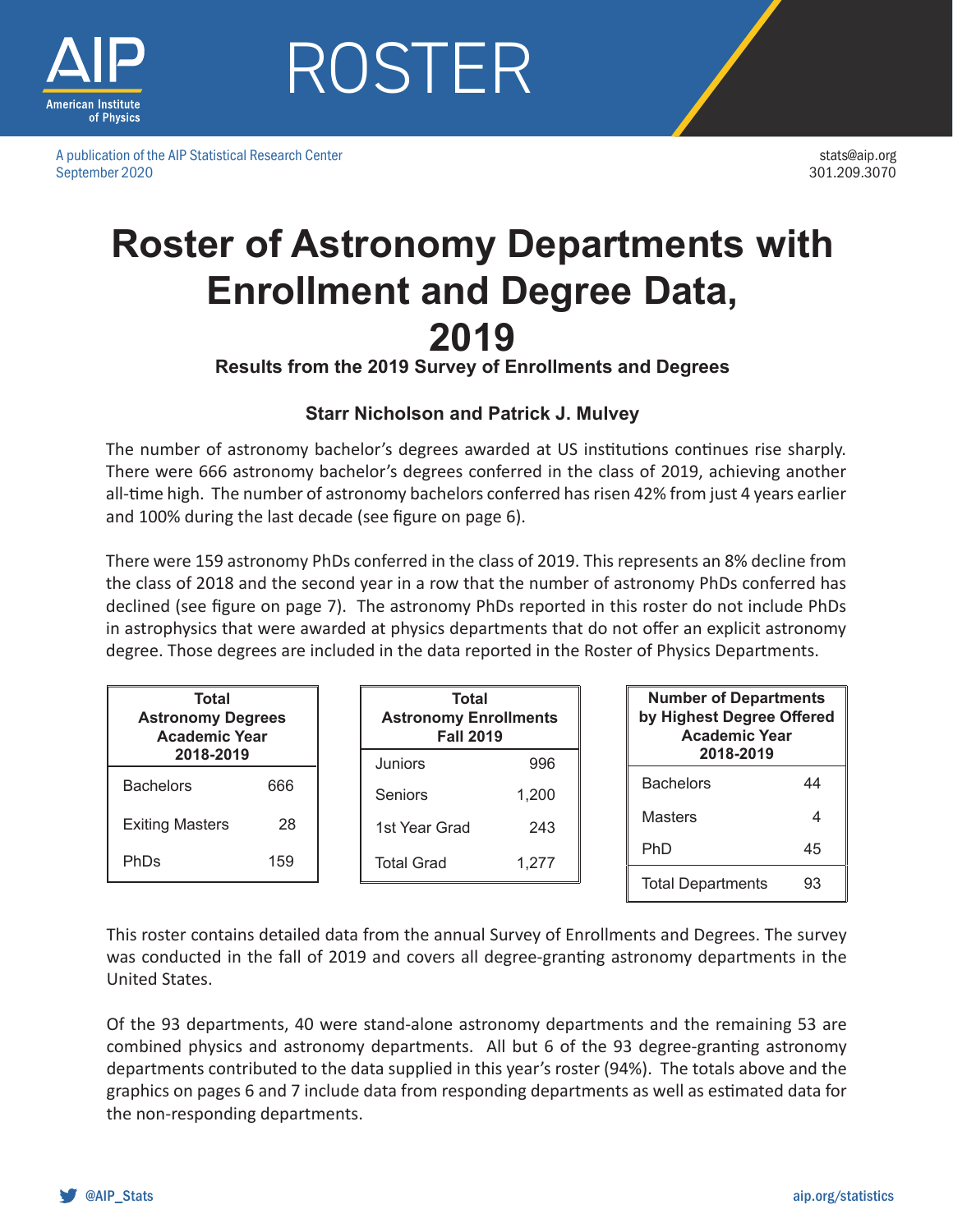| Trend in astronomy enrollments and degrees, academic years 2008 to 2020. |                             |                |             |         |                                                 |                                           |       |  |  |  |  |
|--------------------------------------------------------------------------|-----------------------------|----------------|-------------|---------|-------------------------------------------------|-------------------------------------------|-------|--|--|--|--|
|                                                                          | Number of astronomy degrees |                |             |         | Undergraduate<br>astronomy major<br>enrollments | Graduate astronomy<br>student enrollments |       |  |  |  |  |
| Academic                                                                 |                             | Exiting        |             |         |                                                 |                                           |       |  |  |  |  |
| Year                                                                     | <b>Bachelors</b>            | <b>Masters</b> | <b>PhDs</b> | Juniors | Seniors                                         | 1 <sup>st</sup> -year                     | Total |  |  |  |  |
| 2008-09                                                                  | 322                         | 29             | 141         | 388     | 515                                             | 215                                       | 1,065 |  |  |  |  |
| 2009-10                                                                  | 382                         | 23             | 156         | 382     | 605                                             | 193                                       | 1,083 |  |  |  |  |
| 2010-11                                                                  | 408                         | 47             | 160         | 450     | 637                                             | 202                                       | 1,156 |  |  |  |  |
| 2011-12                                                                  | 385                         | 35             | 152         | 487     | 666                                             | 224                                       | 1,122 |  |  |  |  |
| 2012-13                                                                  | 386                         | 35             | 155         | 484     | 694                                             | 233                                       | 1,134 |  |  |  |  |
| 2013-14                                                                  | 428                         | 28             | 147         | 530     | 711                                             | 183                                       | 1,118 |  |  |  |  |
| 2014-15                                                                  | 459                         | 22             | 130         | 561     | 780                                             | 187                                       | 1,108 |  |  |  |  |
| 2015-16                                                                  | 469                         | 22             | 170         | 604     | 782                                             | 198                                       | 1,137 |  |  |  |  |
| 2016-17                                                                  | 535                         | 37             | 186         | 721     | 944                                             | 250                                       | 1,154 |  |  |  |  |
| 2017-18                                                                  | 596                         | 18             | 173         | 741     | 1,016                                           | 230                                       | 1,164 |  |  |  |  |
| 2018-19                                                                  | 666                         | 28             | 159         | 850     | 1,052                                           | 241                                       | 1,179 |  |  |  |  |
| 2019-20                                                                  |                             |                |             | 996     | 1,200                                           | 243                                       | 1,277 |  |  |  |  |

#### **Notations used in this roster:**

| m                                                                               | Masters is the department's highest astronomy degree $(N=4)$ .                                                                                                                                                                                                                       |
|---------------------------------------------------------------------------------|--------------------------------------------------------------------------------------------------------------------------------------------------------------------------------------------------------------------------------------------------------------------------------------|
| p                                                                               | PhD is the department's highest astronomy degree (N=45).                                                                                                                                                                                                                             |
| S                                                                               | The astronomy department is administered separately from the<br>physics department (N=40).                                                                                                                                                                                           |
| $\mathbf{C}$                                                                    | This is a combined department, offering degrees in both astronomy and<br>physics (N=53). Data concerning the physics portion of their program<br>can be found in the "Roster of Physics Departments, 2019".                                                                          |
| <b>GRADUATE</b><br><b>ONLY</b>                                                  | Department has no undergraduate program in astronomy (N=11).                                                                                                                                                                                                                         |
| <b>FIRST</b><br><b>YEAR</b>                                                     | This column includes graduate students who were new to the<br>department in the fall of 2019 as well as students who entered<br>the department in the previous winter, spring and summer.                                                                                            |
| <b>EXITING</b><br><b>MASTERS</b>                                                | This column reflects the number of students who left the department<br>with a master's degree.                                                                                                                                                                                       |
| <b>FIRST TERM</b><br><b>INTRODUCTORY</b><br><b>COURSE</b><br><b>ENROLLMENTS</b> | The introductory course enrollment totals listed for each department<br>represent the number of students who took their first term of<br>introductory level astronomy. Departments were instructed not to<br>include enrollments for courses that were a continuation of a sequence. |
|                                                                                 | Data for this field were not provided.                                                                                                                                                                                                                                               |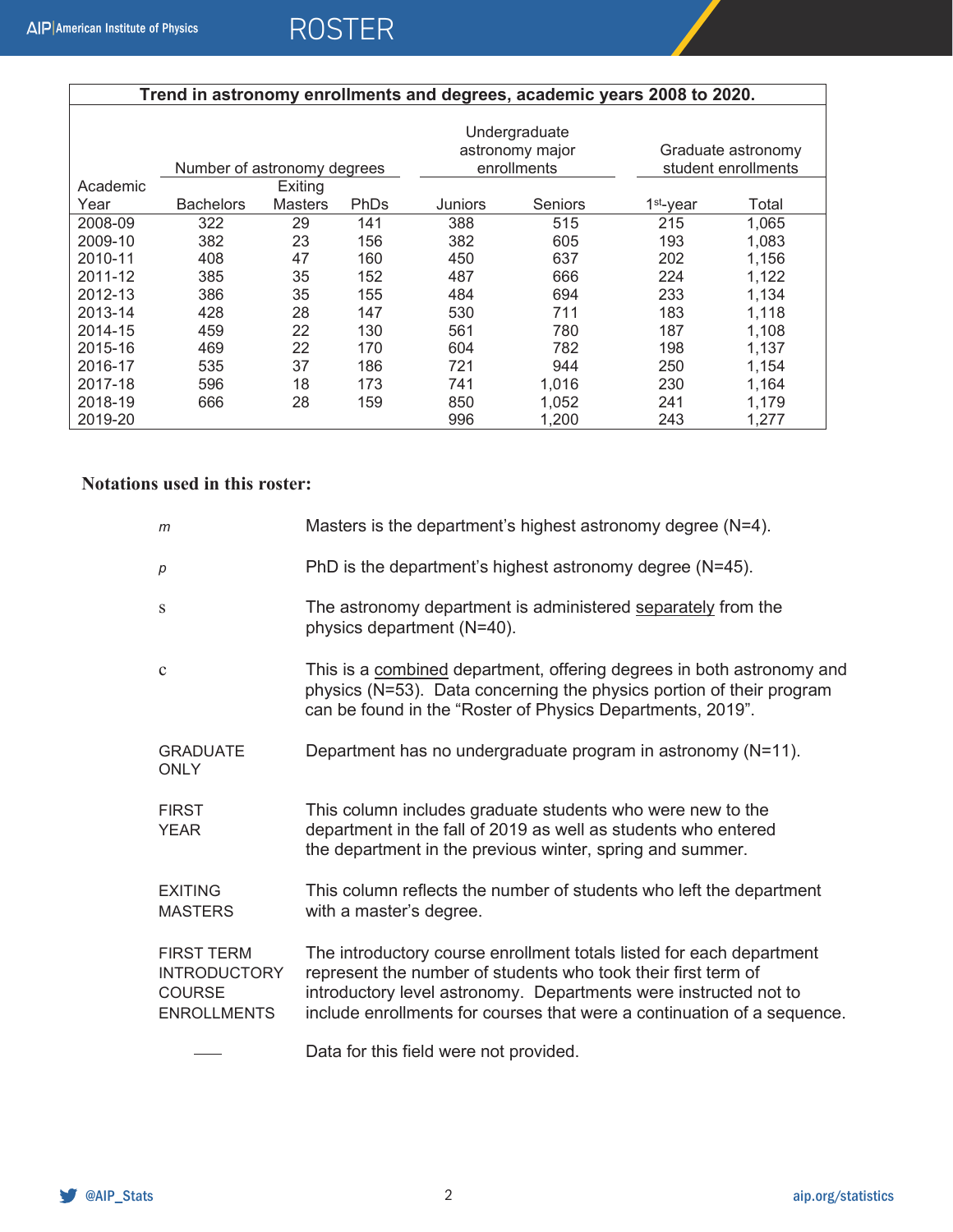| <b>INSTITUTION</b> |                                 | <b>FALL 2019</b><br>2018-19<br><b>UNDERGRADUATE</b><br><b>FIRST-TERM</b><br><b>MAJORS</b><br><b>INTRODUCTORY</b><br><b>DEPT ASTRO COURSE</b><br><b>ENROLLMENTS</b><br><b>TYPE</b><br>JR |      | SR                   | <b>FALL 2019</b><br><b>GRADUATE STUDENTS</b><br><b>FIRST</b><br><b>TOTAL</b><br><b>FOREIGN</b> |    |                | 2018-19<br><b>ASTRONOMY DEGREES</b><br><b>EXITING</b><br><b>BACHELORS MASTERS PHDS</b> |                |                     |                |
|--------------------|---------------------------------|-----------------------------------------------------------------------------------------------------------------------------------------------------------------------------------------|------|----------------------|------------------------------------------------------------------------------------------------|----|----------------|----------------------------------------------------------------------------------------|----------------|---------------------|----------------|
|                    | <b>ARIZONA</b>                  |                                                                                                                                                                                         |      |                      |                                                                                                |    |                | <b>YEAR</b>                                                                            |                |                     |                |
| р                  | Arizona State U (Astrophys)     | S                                                                                                                                                                                       | 2711 | 47                   | 33                                                                                             | 35 | 6              | 3                                                                                      | 11             | 1                   | 5              |
| p                  | Arizona-U of                    | S                                                                                                                                                                                       | 943  | 46                   | 55                                                                                             | 49 | 14             | 9                                                                                      | 13             | 0                   | 7              |
| p                  | Arizona-U of (Planetary Sci)    | s                                                                                                                                                                                       |      | <b>GRADUATE ONLY</b> |                                                                                                | 40 | 11             | 6                                                                                      |                | 0                   | 5              |
|                    | Embry-Riddle Aeronautical U     | $\mathsf C$                                                                                                                                                                             | 27   | 3                    | $\overline{2}$                                                                                 |    |                |                                                                                        | 3              |                     |                |
| p                  | Northern Arizona U              | S                                                                                                                                                                                       | 380  | $\overline{7}$       | 11                                                                                             | 28 | $\mathbf{1}$   | 6                                                                                      | 19             | 0                   | 0              |
|                    |                                 |                                                                                                                                                                                         |      |                      |                                                                                                |    |                |                                                                                        |                |                     |                |
|                    | <b>CALIFORNIA</b>               |                                                                                                                                                                                         |      |                      |                                                                                                |    |                |                                                                                        |                |                     |                |
| р                  | CA Inst of Tech                 | S                                                                                                                                                                                       | 0    | 3                    | 8                                                                                              | 30 |                | 7                                                                                      | 6              | $\mathbf{1}$        | 6              |
| p                  | CA-U of, Berkeley               | S                                                                                                                                                                                       | 2033 | 46                   | 57                                                                                             | 32 |                | 9                                                                                      | 36             | 0                   | 8              |
| $\boldsymbol{p}$   | CA-U of, Los Angeles            | $\mathsf{C}$                                                                                                                                                                            | 1472 | 44                   | 52                                                                                             | 38 | 8              | $\overline{7}$                                                                         | 12             | 0                   | 5              |
| p                  | CA-U of, Santa Cruz             | S                                                                                                                                                                                       | 1277 | <b>GRADUATE ONLY</b> |                                                                                                | 54 | 16             | 11                                                                                     |                | 0                   | 5              |
|                    | m San Diego State U             | S                                                                                                                                                                                       | 722  | 10                   | 18                                                                                             | 16 | $\overline{2}$ | 9                                                                                      | $\overline{2}$ | 8                   |                |
|                    | Southern CA-U of (USC)          | $\mathsf C$                                                                                                                                                                             | 702  | $\mathbf{1}$         | $\mathbf{1}$                                                                                   |    |                |                                                                                        | $\overline{2}$ |                     |                |
|                    |                                 |                                                                                                                                                                                         |      |                      |                                                                                                |    |                |                                                                                        |                |                     |                |
|                    | <b>COLORADO</b>                 |                                                                                                                                                                                         |      |                      |                                                                                                |    |                |                                                                                        |                |                     |                |
| р                  | CO-U of, Boulder                | S                                                                                                                                                                                       |      |                      | DATA NOT PROVIDED                                                                              |    |                |                                                                                        |                |                     |                |
|                    | <b>CONNECTICUT</b>              |                                                                                                                                                                                         |      |                      |                                                                                                |    |                |                                                                                        |                |                     |                |
| m                  | Wesleyan U                      | s                                                                                                                                                                                       | 152  | 7                    | 4                                                                                              | 4  | 0              | 2                                                                                      | 3              | 4                   |                |
| р                  | Yale U                          | S                                                                                                                                                                                       | 271  | 6                    | 11                                                                                             | 25 | $\overline{7}$ | 4                                                                                      | 3              | $\Omega$            | $\overline{2}$ |
|                    |                                 |                                                                                                                                                                                         |      |                      |                                                                                                |    |                |                                                                                        |                |                     |                |
|                    | <b>DELAWARE</b>                 |                                                                                                                                                                                         |      |                      |                                                                                                |    |                |                                                                                        |                |                     |                |
|                    | Delaware-U of                   | $\mathsf{C}$                                                                                                                                                                            |      |                      | DATA NOT PROVIDED                                                                              |    |                |                                                                                        |                |                     |                |
|                    |                                 |                                                                                                                                                                                         |      |                      |                                                                                                |    |                |                                                                                        |                |                     |                |
|                    | <b>DISTRICT OF COLUMBIA</b>     |                                                                                                                                                                                         |      |                      |                                                                                                |    |                |                                                                                        |                |                     |                |
|                    | George Washington U             | $\mathsf{C}$                                                                                                                                                                            | 491  | 3                    | 4                                                                                              |    |                |                                                                                        | 0              |                     |                |
|                    |                                 |                                                                                                                                                                                         |      |                      |                                                                                                |    |                |                                                                                        |                |                     |                |
|                    | <b>FLORIDA</b>                  |                                                                                                                                                                                         |      |                      |                                                                                                |    |                |                                                                                        |                |                     |                |
|                    | Embry-Riddle Aeronautical U     | $\mathsf{C}$                                                                                                                                                                            | 148  | 20                   | 24                                                                                             |    |                |                                                                                        | 15             |                     |                |
| р                  | Florida Inst of Tech            | $\mathsf{C}$                                                                                                                                                                            | 86   | 33                   | 31                                                                                             | 22 | 5              | 8                                                                                      | 14             | $\mathbf{1}$        | 2              |
| р                  | Florida-U of                    | S                                                                                                                                                                                       |      | 16                   | 25                                                                                             | 26 | 9              | 9                                                                                      | 44             | 0                   | 3              |
|                    | <b>GEORGIA</b>                  |                                                                                                                                                                                         |      |                      |                                                                                                |    |                |                                                                                        |                |                     |                |
|                    | Agnes Scott Coll                |                                                                                                                                                                                         | 44   | $\overline{2}$       | 2                                                                                              |    |                |                                                                                        |                |                     |                |
|                    | Georgia State U                 | $\mathsf{C}$<br>$\mathsf{C}$                                                                                                                                                            | 908  | <b>GRADUATE ONLY</b> |                                                                                                | 27 | $\overline{5}$ | 5                                                                                      | 4              | $\mathsf{O}\xspace$ | 8              |
| $p_{\parallel}$    | Valdosta State U                | $\mathsf{C}$                                                                                                                                                                            | 259  | 5                    | 4                                                                                              |    |                |                                                                                        | $\mathbf{1}$   |                     |                |
|                    |                                 |                                                                                                                                                                                         |      |                      |                                                                                                |    |                |                                                                                        |                |                     |                |
|                    | <b>HAWAII</b>                   |                                                                                                                                                                                         |      |                      |                                                                                                |    |                |                                                                                        |                |                     |                |
|                    | Hawaii-U of, Hilo               | $\mathsf{C}$                                                                                                                                                                            | 110  | 7                    | 7                                                                                              |    |                |                                                                                        | 8              |                     |                |
| p                  | Hawaii-U of, at Manoa           | $\sf S$                                                                                                                                                                                 |      |                      |                                                                                                | 35 | $\overline{7}$ | $\overline{7}$                                                                         |                | $\mathbf 1$         | 5              |
|                    |                                 |                                                                                                                                                                                         |      |                      |                                                                                                |    |                |                                                                                        |                |                     |                |
|                    | <b>ILLINOIS</b>                 |                                                                                                                                                                                         |      |                      |                                                                                                |    |                |                                                                                        |                |                     |                |
| р                  | Chicago-U of                    | S                                                                                                                                                                                       | 139  | 21                   | 6                                                                                              | 32 | 12             | 5                                                                                      | 9              | 0                   | $\overline{2}$ |
| р                  | Illinois-U of, Urbana/Champaign | S                                                                                                                                                                                       | 2201 | 30                   | 63                                                                                             | 29 | 11             | $\overline{2}$                                                                         | 12             | $\mathsf 0$         | $\overline{4}$ |
|                    |                                 |                                                                                                                                                                                         |      |                      |                                                                                                |    |                |                                                                                        |                |                     |                |
|                    | <b>INDIANA</b>                  |                                                                                                                                                                                         |      |                      |                                                                                                |    |                |                                                                                        |                |                     |                |
|                    | <b>Ball State U</b>             | $\mathsf{C}$                                                                                                                                                                            | 659  | 3                    | 0                                                                                              |    |                |                                                                                        | $\mathbf{1}$   |                     |                |
| р                  | Indiana U-Bloomington           | $\sf S$                                                                                                                                                                                 | 2341 | $11\,$               | $14\,$                                                                                         | 23 | $\overline{2}$ | 5                                                                                      | 14             | $\mathbf 0$         | $\mathbf{1}$   |
|                    | Valparaiso U                    | $\mathsf{C}$                                                                                                                                                                            | 102  | 5                    | $\mathbf 1$                                                                                    |    |                |                                                                                        | $\pmb{0}$      |                     |                |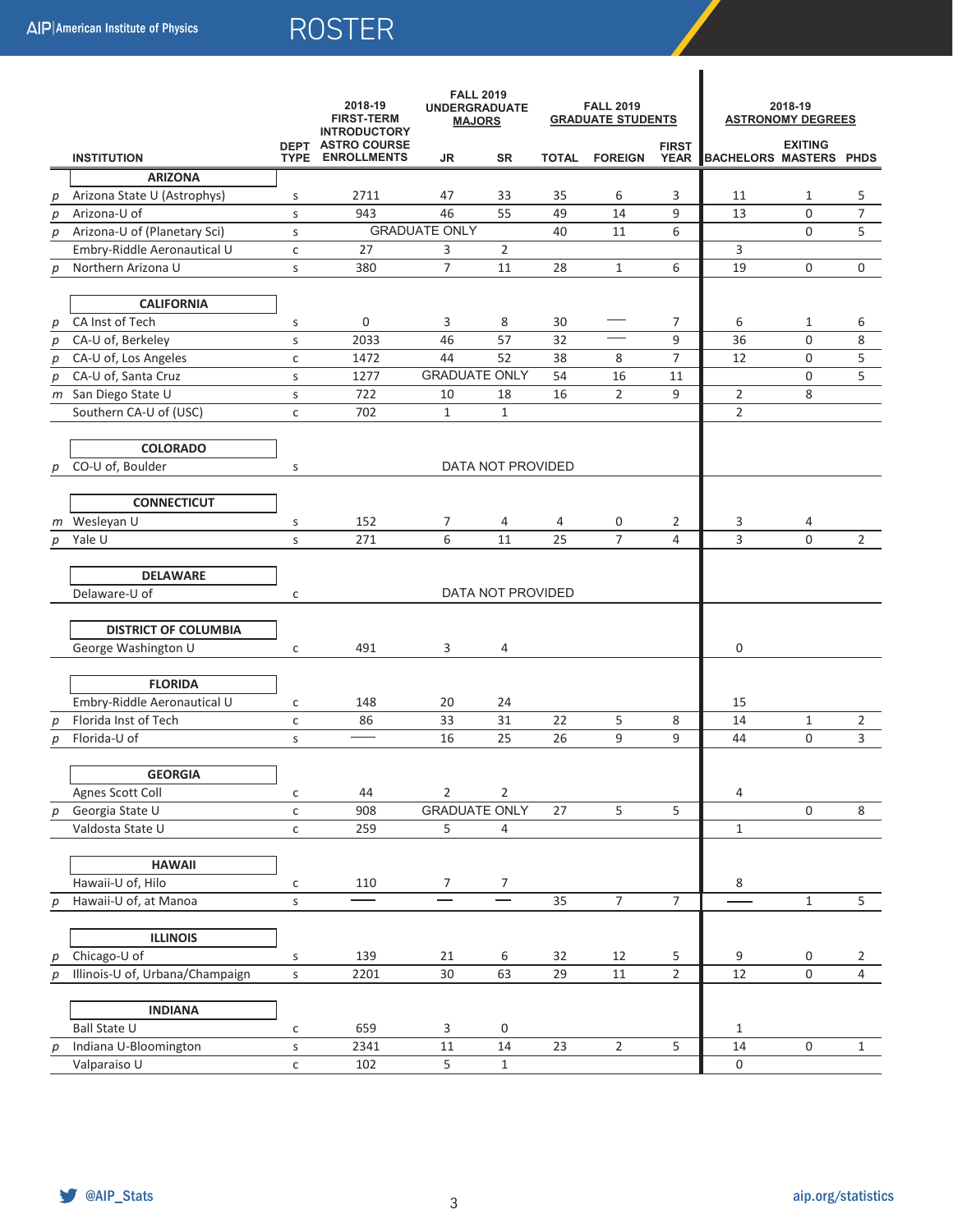|   |                              |              | 2018-19<br><b>FIRST-TERM</b><br><b>INTRODUCTORY</b> | <b>FALL 2019</b><br><b>UNDERGRADUATE</b><br><b>MAJORS</b> |                          | <b>FALL 2019</b><br><b>GRADUATE STUDENTS</b> |                      |                             | 2018-19<br><b>ASTRONOMY DEGREES</b> |                |                                |  |
|---|------------------------------|--------------|-----------------------------------------------------|-----------------------------------------------------------|--------------------------|----------------------------------------------|----------------------|-----------------------------|-------------------------------------|----------------|--------------------------------|--|
|   | <b>INSTITUTION</b>           |              | <b>DEPT ASTRO COURSE</b><br>TYPE ENROLLMENTS        | JR                                                        | <b>SR</b>                |                                              | <b>TOTAL FOREIGN</b> | <b>FIRST</b><br><b>YEAR</b> | <b>BACHELORS MASTERS PHDS</b>       | <b>EXITING</b> |                                |  |
|   | <b>IOWA</b>                  |              |                                                     |                                                           |                          |                                              |                      |                             |                                     |                |                                |  |
|   | Drake U                      | c            | 480                                                 | 3                                                         | 5                        |                                              |                      |                             | 2                                   |                |                                |  |
| р | Iowa State U                 | $\mathsf{C}$ | 204                                                 | <b>GRADUATE ONLY</b>                                      |                          | 4                                            | $\mathbf{1}$         | 0                           |                                     | $\mathbf{1}$   | 2                              |  |
|   | $m$ lowa-U of                | $\mathsf{C}$ | 913                                                 | 2                                                         | 11                       | $\overline{2}$                               |                      | $\mathbf{1}$                | 6                                   | $\mathbf 1$    |                                |  |
|   |                              |              |                                                     |                                                           |                          |                                              |                      |                             |                                     |                |                                |  |
|   | <b>KANSAS</b>                |              |                                                     |                                                           |                          |                                              |                      |                             |                                     |                |                                |  |
|   | <b>Benedictine Coll</b>      | $\mathsf{C}$ | 48                                                  | 3                                                         | 0                        |                                              |                      |                             | 0                                   |                |                                |  |
|   | Kansas-U of                  | $\mathsf{C}$ | 223                                                 | $\overline{7}$                                            | 11                       |                                              |                      |                             | $\overline{7}$                      |                |                                |  |
|   |                              |              |                                                     |                                                           |                          |                                              |                      |                             |                                     |                |                                |  |
|   | <b>MARYLAND</b>              |              |                                                     |                                                           |                          |                                              |                      |                             |                                     |                |                                |  |
| р | Johns Hopkins U              | с            | 97                                                  | <b>GRADUATE ONLY</b>                                      |                          | 27                                           | 13                   | 5                           |                                     | 0              | 2                              |  |
| p | MD-U of, College Park        | $\sf S$      | 898                                                 | 16                                                        | 18                       | 37                                           | 11                   | 0                           | 16                                  | 0              | 5                              |  |
|   |                              |              |                                                     |                                                           |                          |                                              |                      |                             |                                     |                |                                |  |
|   | <b>MASSACHUSETTS</b>         |              |                                                     |                                                           |                          |                                              |                      |                             |                                     |                |                                |  |
| р | Boston U                     | $\sf S$      | 823                                                 | 16                                                        | 16                       | 32                                           |                      | 8                           | 15                                  | 0              | 5                              |  |
| р | Harvard U                    | S            | 24                                                  | 10                                                        | 9                        | 53                                           | 14                   | 10                          | $\overline{4}$                      | $\mathbf 0$    | 6                              |  |
| р | MA-U of, Amherst             | $\sf S$      | 907                                                 | 25                                                        | 23                       | 21                                           | 9                    | 6                           | 18                                  | 0              | 6                              |  |
|   | Mount Holyoke Coll           | S            | 195                                                 | 4                                                         | $\overline{2}$           |                                              |                      |                             | 8                                   |                |                                |  |
|   | Smith Coll                   | S            | 174                                                 | 3                                                         | $\overline{7}$           |                                              |                      |                             | 4                                   |                |                                |  |
|   | Stonehill Coll               | $\mathsf{C}$ |                                                     |                                                           | <b>DATA NOT PROVIDED</b> |                                              |                      |                             |                                     |                |                                |  |
|   | Tufts U                      | $\mathsf{C}$ | 71                                                  | 5                                                         | $\overline{2}$           |                                              |                      |                             | 3                                   |                |                                |  |
|   | <b>Wellesley Coll</b>        | $\sf S$      | 155                                                 | 4                                                         | 3                        |                                              |                      |                             | 5                                   |                |                                |  |
|   | Williams Coll                | S            | 29                                                  | 0                                                         | $\overline{2}$           |                                              |                      |                             | $\overline{2}$                      |                |                                |  |
|   |                              |              |                                                     |                                                           |                          |                                              |                      |                             |                                     |                |                                |  |
|   | <b>MICHIGAN</b>              |              |                                                     |                                                           |                          |                                              |                      |                             |                                     |                |                                |  |
| p | Michigan State U             | с            | 1258<br>2992                                        | 24<br>20                                                  | 27<br>22                 | 19<br>30                                     | 1<br>8               | 5<br>5                      | 13                                  | 1<br>0         | $\mathbf{1}$<br>$\overline{7}$ |  |
| p | Michigan-U of, Ann Arbor     | $\sf S$      |                                                     | $\overline{2}$                                            | $\overline{2}$           |                                              |                      |                             | 9                                   |                |                                |  |
|   | Wayne State U                | $\mathsf{C}$ | 727                                                 |                                                           |                          |                                              |                      |                             | 3                                   |                |                                |  |
|   | <b>MINNESOTA</b>             |              |                                                     |                                                           |                          |                                              |                      |                             |                                     |                |                                |  |
|   | Minnesota-U of, Minnpls      | S            | 1051                                                | 6                                                         | 26                       | 18                                           | 3                    | 4                           | 16                                  | $\mathbf{1}$   | 3                              |  |
| р |                              |              |                                                     |                                                           |                          |                                              |                      |                             |                                     |                |                                |  |
|   | <b>NEVADA</b>                |              |                                                     |                                                           |                          |                                              |                      |                             |                                     |                |                                |  |
| р | Nevada-U of, Las Vegas       | с            |                                                     | DATA NOT PROVIDED GRADUATE ONLY                           |                          |                                              |                      |                             |                                     |                |                                |  |
|   |                              |              |                                                     |                                                           |                          |                                              |                      |                             |                                     |                |                                |  |
|   | <b>NEW HAMPSHIRE</b>         |              |                                                     |                                                           |                          |                                              |                      |                             |                                     |                |                                |  |
|   | Dartmouth Coll               | с            | 451                                                 | $\mathsf{O}$                                              | $\mathbf{1}$             |                                              |                      |                             | $\mathbf 0$                         |                |                                |  |
|   |                              |              |                                                     |                                                           |                          |                                              |                      |                             |                                     |                |                                |  |
|   | <b>NEW JERSEY</b>            |              |                                                     |                                                           |                          |                                              |                      |                             |                                     |                |                                |  |
| р | Princeton U                  | S            | 292                                                 | 12                                                        | 9                        | 29                                           | 12                   | 5                           | $\overline{4}$                      | 0              | 3                              |  |
| p | Princeton U-Forrestal Campus | $\mathsf{s}$ | 13                                                  | <b>GRADUATE ONLY</b>                                      |                          | 45                                           | 14                   | $\overline{7}$              |                                     | $\Omega$       | $\overline{5}$                 |  |
|   |                              |              |                                                     |                                                           |                          |                                              |                      |                             |                                     |                |                                |  |
|   | <b>NEW MEXICO</b>            |              |                                                     |                                                           |                          |                                              |                      |                             |                                     |                |                                |  |
| р | New Mexico State U           | S            | 863                                                 | <b>GRADUATE ONLY</b>                                      |                          | 28                                           | $\mathbf{1}$         | $\overline{7}$              |                                     | 0              | $\mathbf{2}$                   |  |
|   | New Mexico-U of              | $\mathsf{C}$ | 1185                                                | 10                                                        | 15                       |                                              |                      |                             | 6                                   |                |                                |  |
|   |                              |              |                                                     |                                                           |                          |                                              |                      |                             |                                     |                |                                |  |
|   | <b>NEW YORK</b>              |              |                                                     |                                                           |                          |                                              |                      |                             |                                     |                |                                |  |
|   | <b>Barnard Coll</b>          | $\mathsf{C}$ | 69                                                  | $\mathbf{1}$                                              | 0                        |                                              |                      |                             | 0                                   |                |                                |  |
|   | Colgate U                    | $\mathsf{C}$ | 116                                                 | 6                                                         | 6                        |                                              |                      |                             | 8                                   |                |                                |  |
| р | Columbia U                   | $\sf S$      | 423                                                 | 10                                                        | 12                       | 27                                           | $\overline{7}$       | 3                           | 10                                  | 0              | $\overline{7}$                 |  |
| р | Cornell U                    | $\sf S$      | 731                                                 | 3                                                         | 9                        | 29                                           | 9                    | 5                           | 3                                   | 4              | $5\phantom{.0}$                |  |
|   | m Rensselaer Polytech Inst   | $\mathsf{C}$ | 44                                                  | $\mathsf{O}\xspace$                                       | $\mathsf{O}\xspace$      | $\mathbf{1}$                                 | 0                    | $\mathbf{1}$                | $\mathbf 0$                         | 0              |                                |  |
| р | Rochester Inst of Tech       | $\mathsf{C}$ |                                                     | <b>GRADUATE ONLY</b>                                      |                          | 36                                           | 6                    | 9                           |                                     | $\mathbf{1}$   | 3                              |  |
|   | Rochester-U of               | $\mathsf{C}$ | 113                                                 | 11                                                        | 10                       |                                              |                      |                             | 6                                   |                |                                |  |
|   | SUNY Coll at New Paltz       | $\mathsf{C}$ | 157                                                 | $10\,$                                                    | $\overline{7}$           |                                              |                      |                             | $\overline{2}$                      |                |                                |  |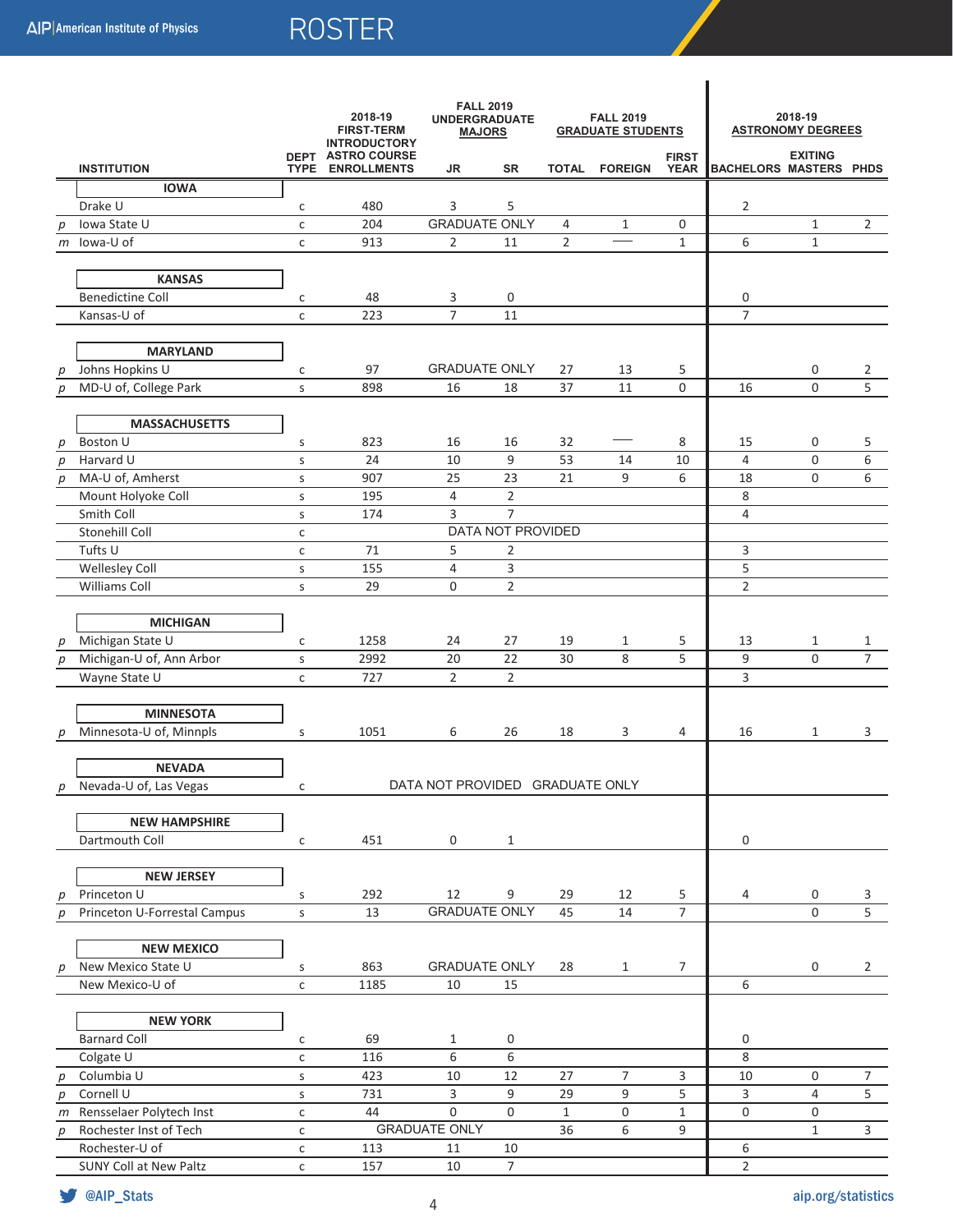|                  |                                      | 2018-19<br><b>FIRST-TERM</b><br><b>INTRODUCTORY</b><br>DEPT ASTRO COURSE |                         | <b>FALL 2019</b><br><b>UNDERGRADUATE</b><br><b>MAJORS</b> |                          | <b>FALL 2019</b><br><b>GRADUATE STUDENTS</b><br><b>FIRST</b> |                |                | 2018-19<br><b>ASTRONOMY DEGREES</b><br><b>EXITING</b> |                |                |
|------------------|--------------------------------------|--------------------------------------------------------------------------|-------------------------|-----------------------------------------------------------|--------------------------|--------------------------------------------------------------|----------------|----------------|-------------------------------------------------------|----------------|----------------|
|                  | <b>INSTITUTION</b>                   |                                                                          | <b>TYPE ENROLLMENTS</b> | JR                                                        | SR                       |                                                              | TOTAL FOREIGN  | <b>YEAR</b>    | BACHELORS MASTERS PHDS                                |                |                |
|                  | <b>NEW YORK CONTINUED</b>            |                                                                          |                         |                                                           |                          |                                                              |                |                |                                                       |                |                |
|                  | SUNY-Stony Brook U                   | с                                                                        | 462                     | 21                                                        | 25                       |                                                              |                |                | 6                                                     |                |                |
|                  | Union Coll                           | $\mathsf{C}$                                                             |                         | $\overline{2}$                                            | $=$                      |                                                              |                |                | $\mathbf{1}$                                          |                |                |
|                  | Vassar Coll                          | $\mathsf{C}$                                                             | 178                     | 6                                                         | 3                        |                                                              |                |                | 6                                                     |                |                |
|                  |                                      |                                                                          |                         |                                                           |                          |                                                              |                |                |                                                       |                |                |
|                  | OHIO                                 |                                                                          |                         |                                                           |                          |                                                              |                |                |                                                       |                |                |
| р                | Case Western Reserve U               | S                                                                        | 183                     | 2                                                         | 5                        | 4                                                            | 1              | 0              | 6                                                     | 0              | 0              |
| p                | Ohio State U                         | S                                                                        | 1640                    | 34                                                        | 40                       | 26                                                           | 6              | 5              | 16                                                    | 0              | 6              |
|                  | Ohio U                               | с                                                                        | 428                     | 0                                                         | $\overline{2}$           |                                                              |                |                | 0                                                     |                |                |
|                  | Ohio Wesleyan U                      | с                                                                        | 86                      | $\overline{2}$                                            | $\mathbf{1}$             |                                                              |                |                | $\mathbf{1}$                                          |                |                |
|                  | Toledo-U of                          | $\mathsf{C}$                                                             |                         | $\overline{2}$                                            | $\overline{2}$           |                                                              |                |                | $\overline{2}$                                        |                |                |
|                  | Youngstown State U                   | $\mathsf{C}$                                                             | 422                     | 5                                                         | $\overline{7}$           |                                                              |                |                | $\overline{4}$                                        |                |                |
|                  |                                      |                                                                          |                         |                                                           |                          |                                                              |                |                |                                                       |                |                |
|                  | <b>OKLAHOMA</b>                      |                                                                          |                         |                                                           |                          |                                                              |                |                |                                                       |                |                |
|                  | Oklahoma-U of                        | С                                                                        |                         |                                                           | <b>DATA NOT PROVIDED</b> |                                                              |                |                |                                                       |                |                |
|                  |                                      |                                                                          |                         |                                                           |                          |                                                              |                |                |                                                       |                |                |
|                  | PENNSYLVANIA                         |                                                                          |                         |                                                           |                          |                                                              |                |                |                                                       |                |                |
|                  | Franklin & Marshall Coll (Astrophys) | с                                                                        | 50                      | 19                                                        | 13                       |                                                              |                |                | 12                                                    |                |                |
|                  | Haverford Coll                       | $\mathsf{C}$                                                             |                         | $\overline{\phantom{0}}$                                  | $\overline{\phantom{0}}$ |                                                              |                |                | 3                                                     |                |                |
|                  | <b>Lycoming Coll</b>                 | $\mathsf{C}$                                                             |                         | $\overline{2}$                                            | $\mathbf{1}$             |                                                              |                |                | 3                                                     |                |                |
| $\boldsymbol{p}$ | Pennsylvania State U                 | S                                                                        | 5761                    | 25                                                        | 12                       | 52                                                           | 13             | 5              | 21                                                    | 0              | 4              |
| $\boldsymbol{p}$ | Pittsburgh-U of                      | $\mathsf{C}$                                                             | 1037                    | 12                                                        | 13                       | $\ast$                                                       | $\ast$         | $\ast$         | 6                                                     | 0              | $\mathbf 0$    |
|                  | Swarthmore Coll                      | $\mathsf{C}$                                                             | 70                      | 7                                                         | 5                        |                                                              |                |                | 3                                                     |                |                |
|                  | Villanova U                          | S                                                                        | 445                     | 11                                                        | 3                        |                                                              |                |                | 6                                                     |                |                |
|                  |                                      |                                                                          |                         |                                                           |                          |                                                              |                |                |                                                       |                |                |
|                  | <b>SOUTH CAROLINA</b>                |                                                                          |                         |                                                           |                          |                                                              |                |                |                                                       |                |                |
|                  | Charleston-Coll of                   | с                                                                        | 472                     | 7                                                         | 14                       |                                                              |                |                | 4                                                     |                |                |
|                  |                                      |                                                                          |                         |                                                           |                          |                                                              |                |                |                                                       |                |                |
|                  | <b>TENNESSEE</b>                     |                                                                          |                         |                                                           |                          |                                                              |                |                |                                                       |                |                |
| р                | Vanderbilt U (Astrophys)             | С                                                                        |                         |                                                           | DATA NOT PROVIDED        |                                                              |                |                |                                                       |                |                |
|                  | <b>TEXAS</b>                         |                                                                          |                         |                                                           |                          |                                                              |                |                |                                                       |                |                |
|                  | $p$ Rice U                           |                                                                          |                         | 2                                                         | 5                        | 5                                                            | 0              | $***$          | 2                                                     | 0              | 0              |
|                  | Texas A&M-College Station            | $\mathsf{C}$                                                             | 99                      |                                                           | <b>GRADUATE ONLY</b>     | 18                                                           | 6              | $\overline{4}$ |                                                       | 0              | $\,1\,$        |
|                  | Texas Christian U                    | с<br>$\mathsf{C}$                                                        | 688                     |                                                           | <b>GRADUATE ONLY</b>     | 0                                                            | 0              | $\mathsf 0$    |                                                       | 0              | $\pmb{0}$      |
| р<br>D           | Texas-U of, at Austin                | $\sf S$                                                                  | 1438                    | 23                                                        | 50                       | 33                                                           | $\overline{4}$ | $\overline{7}$ | 24                                                    | $\overline{2}$ | $\overline{4}$ |
|                  |                                      |                                                                          |                         |                                                           |                          |                                                              |                |                |                                                       |                |                |
|                  | <b>VERMONT</b>                       |                                                                          |                         |                                                           |                          |                                                              |                |                |                                                       |                |                |
|                  | Marlboro Coll                        | с                                                                        | $\overline{7}$          | $\mathsf{O}$                                              | $\pmb{0}$                |                                                              |                |                | 0                                                     |                |                |
|                  |                                      |                                                                          |                         |                                                           |                          |                                                              |                |                |                                                       |                |                |
|                  | <b>VIRGINIA</b>                      |                                                                          |                         |                                                           |                          |                                                              |                |                |                                                       |                |                |
|                  | George Mason U                       | с                                                                        | 1570                    | 5                                                         | 7                        |                                                              |                |                | 3                                                     |                |                |
| p                | Virginia-U of                        | $\sf S$                                                                  | 1159                    | 19                                                        | 16                       | 30                                                           | $\overline{7}$ | 4              | 14                                                    | $\mathbf{1}$   | $2^{\circ}$    |
|                  |                                      |                                                                          |                         |                                                           |                          |                                                              |                |                |                                                       |                |                |
|                  | <b>WASHINGTON</b>                    |                                                                          |                         |                                                           |                          |                                                              |                |                |                                                       |                |                |
| p                | Washington-U of                      | S                                                                        | 2472                    | 41                                                        | 67                       | 31                                                           | 3              | $\mathsf{3}$   | 31                                                    | 0              | $\overline{2}$ |
|                  | Whitman Coll                         | $\sf S$                                                                  | 82                      | $11\,$                                                    | $\overline{5}$           |                                                              |                |                | 5                                                     |                |                |
|                  |                                      |                                                                          |                         |                                                           |                          |                                                              |                |                |                                                       |                |                |
|                  | <b>WISCONSIN</b>                     |                                                                          |                         |                                                           |                          |                                                              |                |                |                                                       |                |                |
| р                | Wisconsin-U of, Madison              | $\sf S$                                                                  | 1181                    | 15                                                        | 46                       | 24                                                           | 3              | 4              | 19                                                    | 0              | 3              |
|                  |                                      |                                                                          |                         |                                                           |                          |                                                              |                |                |                                                       |                |                |
|                  | <b>WYOMING</b>                       |                                                                          |                         |                                                           |                          |                                                              |                |                |                                                       |                |                |
|                  | Wyoming-U of                         | $\mathsf{C}$                                                             | 255                     | 14                                                        | 16                       |                                                              |                |                | 6                                                     |                |                |

*\* U of Pittsburgh - Astronomy graduate enrollment data are incorporated into their physics graduate enrollments listed in the physics roster.*

*\*\* Rice University's first-year astronomy students are included in the physics roster.*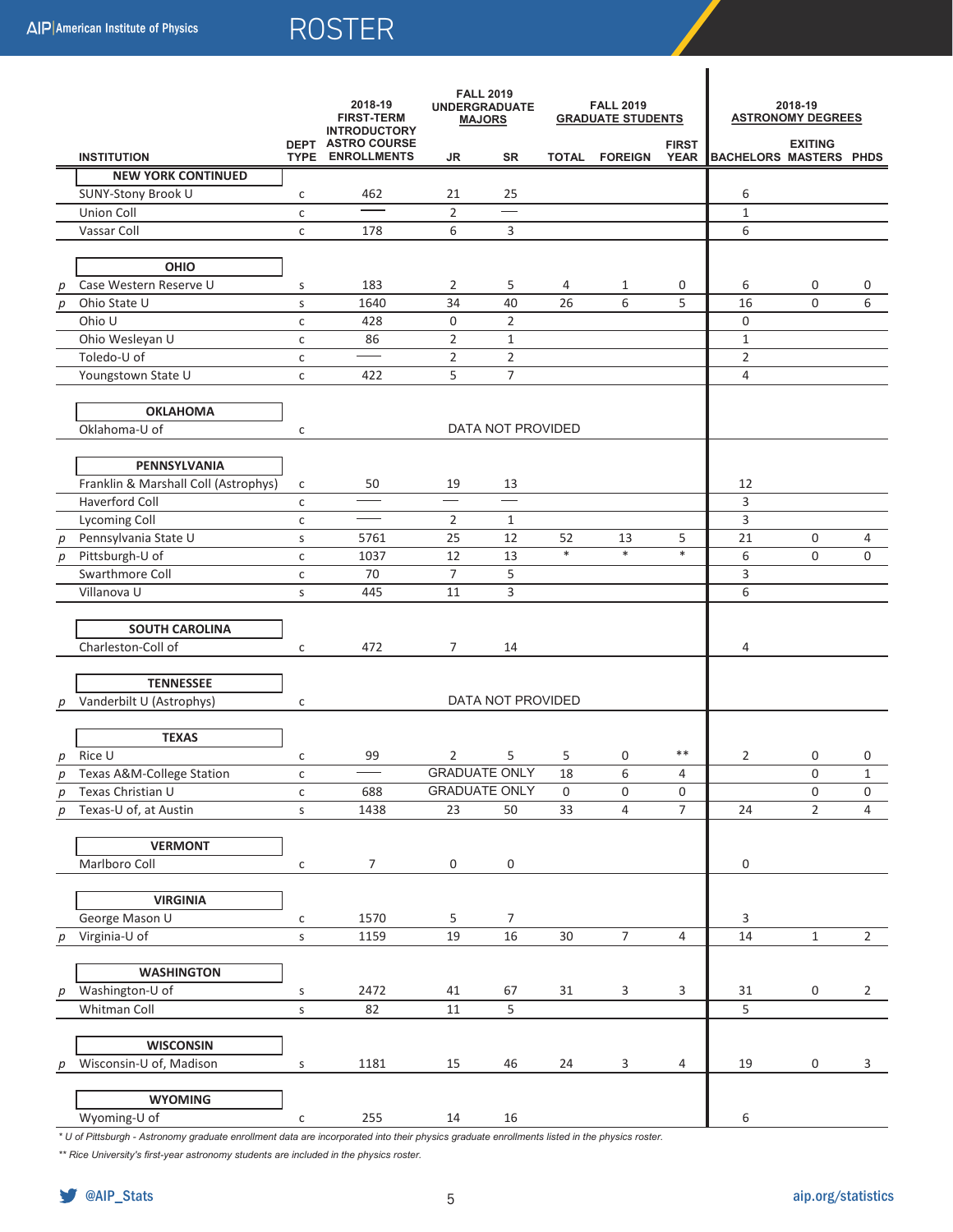

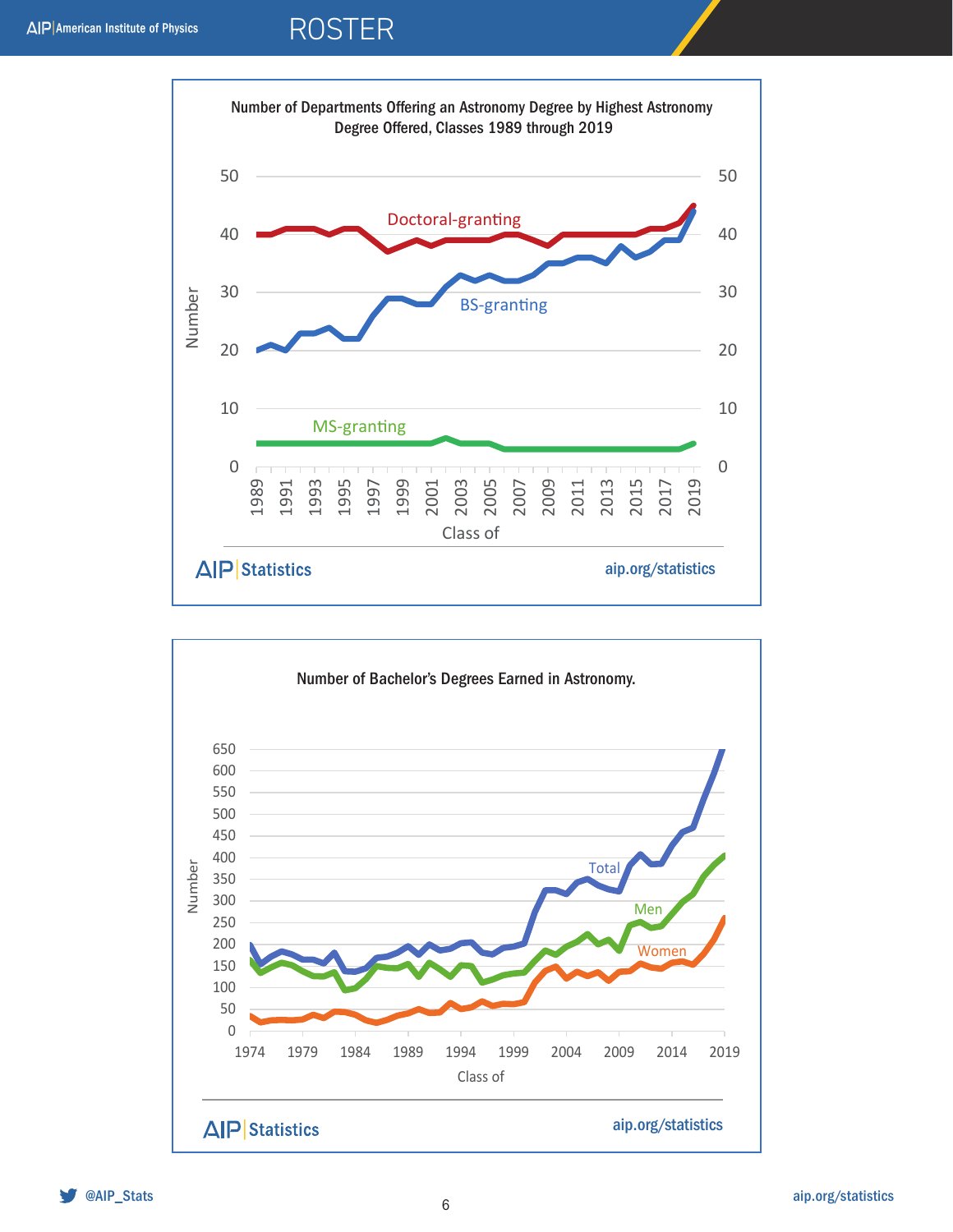